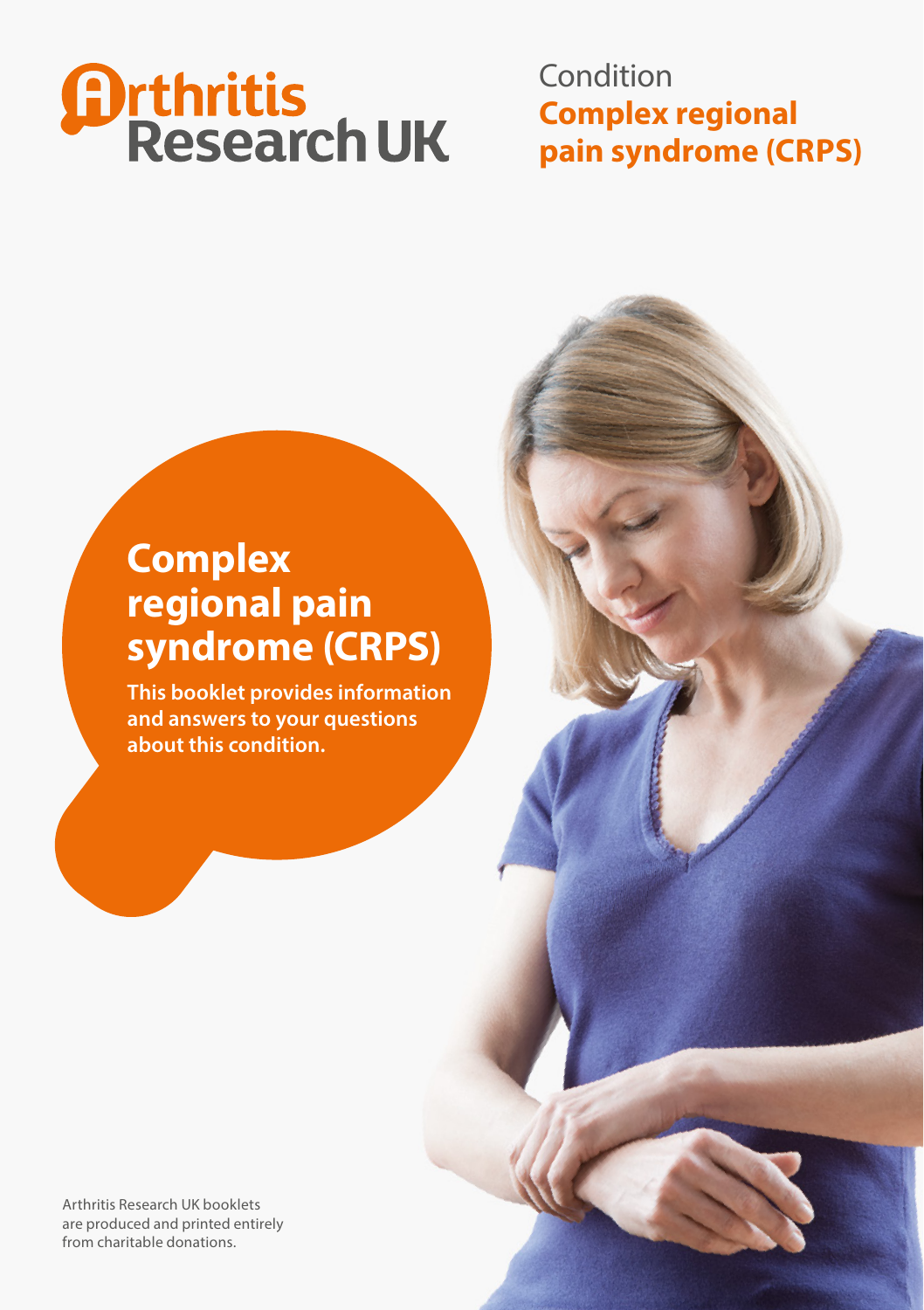## **What is complex regional pain syndrome?**



Complex regional pain syndrome (CRPS) is a condition that causes persistent pain in an arm or leg. It's sometimes referred to as reflex sympathetic dystrophy (RSD), Sudek's atrophy or algodystrophy. In this booklet we'll look at the symptoms and possible causes of CRPS, and explain what treatments are available.

At the back of this booklet you'll find a brief glossary of medical words – we've underlined these when they're first used.

## **<www.arthritisresearchuk.org>**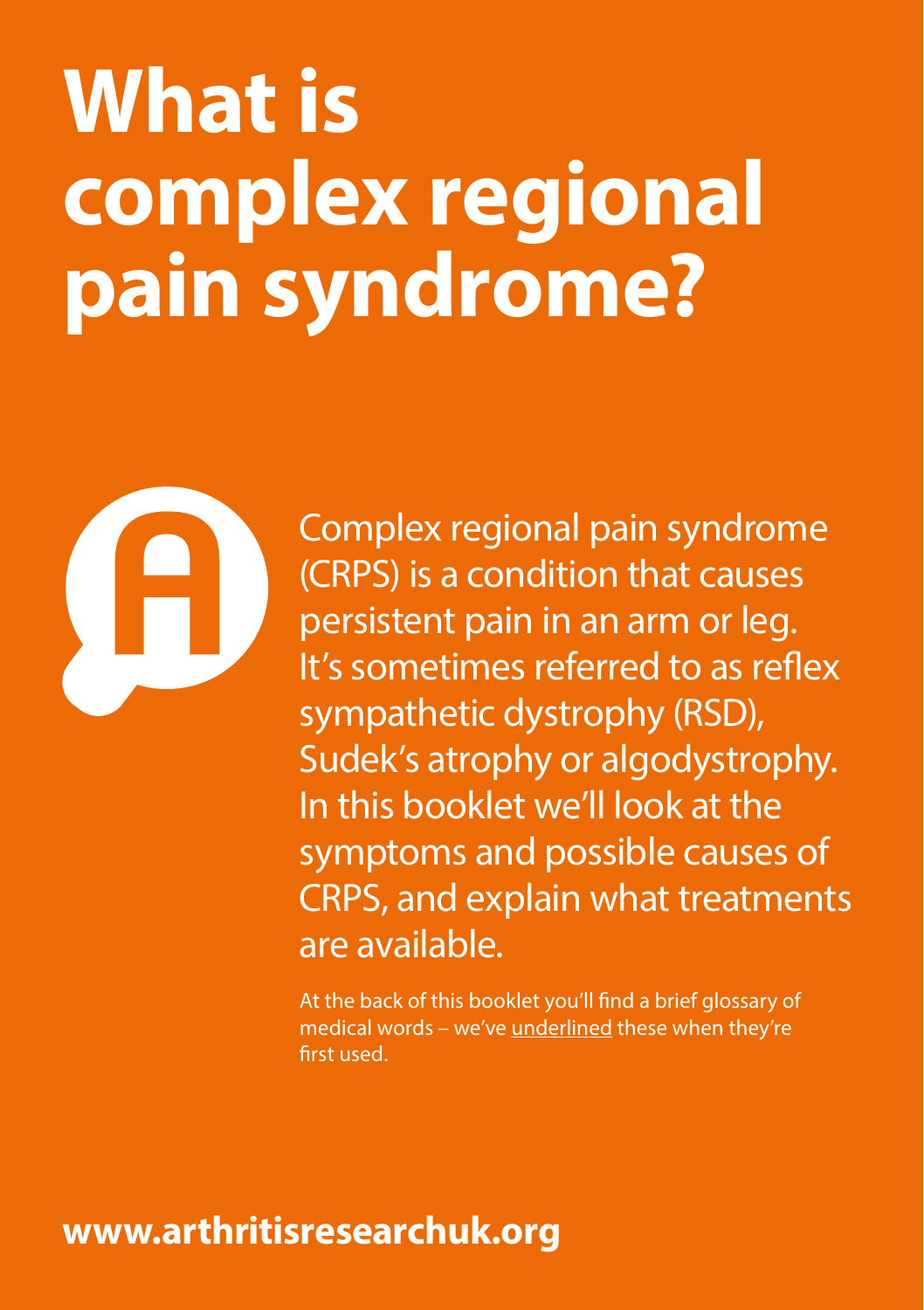#### **Arthritis Research UK** Complex regional pain syndrome (CRPS)

## **What's inside?**

- **[2 Complex regional pain](#page-3-0)  [syndrome \(CRPS\) at a glance](#page-3-0)**
- **[4 What is complex regional](#page-5-0)  [pain syndrome \(CRPS\)?](#page-5-0)**
- **[4 What are the symptoms](#page-5-1)  [of CRPS?](#page-5-1)**
- **[5 What causes CRPS?](#page-6-0)**
- **[5 What is the outlook?](#page-6-1)**
- **7 [How is CRPS diagnosed?](#page-8-0)**
- **7 What treatments are there for CRPS?**
	- [Rehabilitation therapies](#page-8-1)
		- [Physiotherapy](#page-9-0)
		- [Occupational therapy](#page-10-0)
		- [Psychology, education and](#page-12-0)  [coping techniques](#page-12-0)
	- [Drug treatments](#page-12-1)
	- [Other treatments](#page-12-2)

## **12 [Self-help and daily living](#page-13-0)**

- [Exercise](#page-13-1)
- [Diet](#page-13-2)
- [Work](#page-13-3)
- [Dealing with stress](#page-14-0)
- **[13 Research and new](#page-14-1)  [developments](#page-14-1)**
- **13 [Glossary](#page-14-2)**
- **14 [Where can I find out more?](#page-15-0)**
- **16 We're here to help**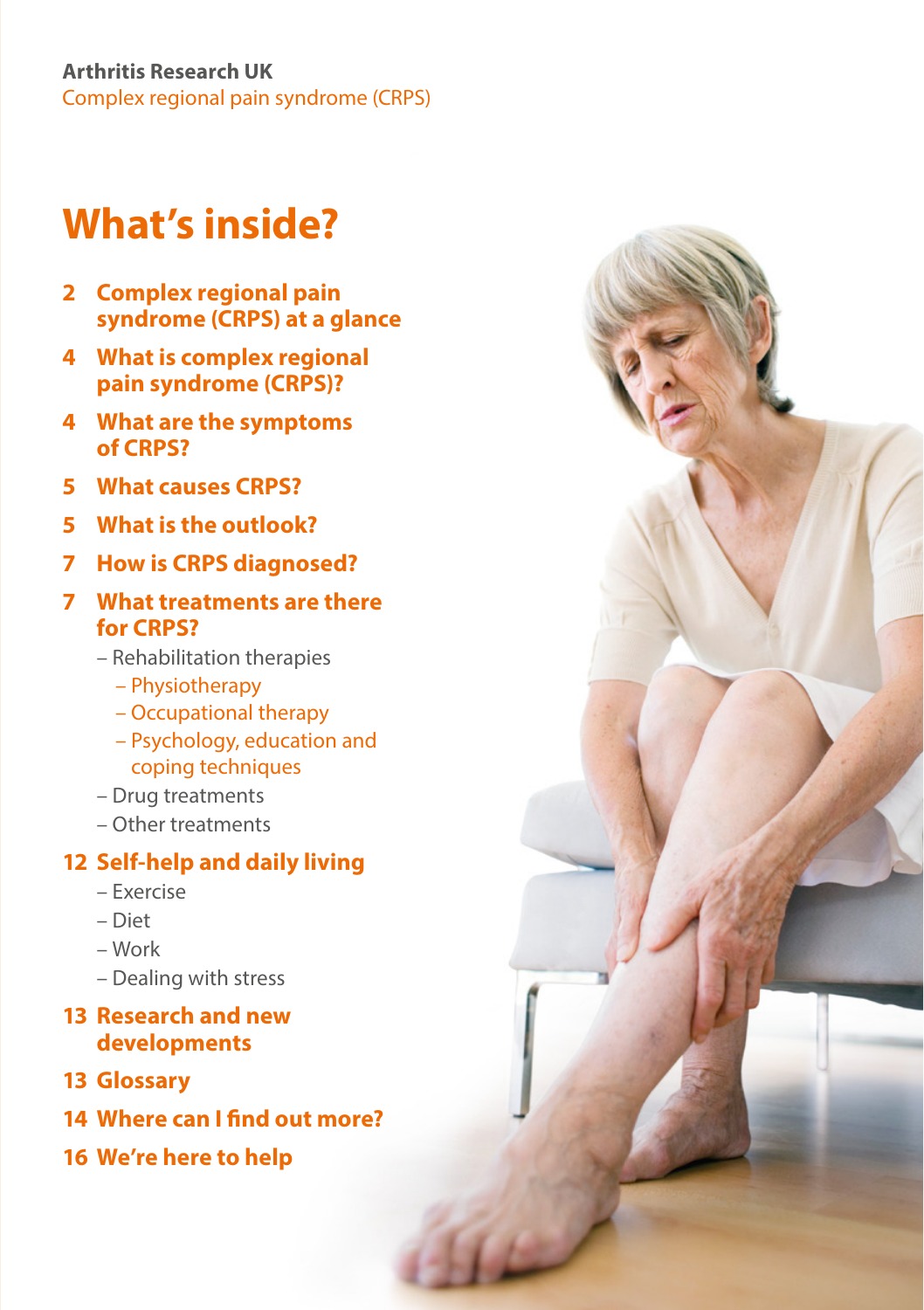## <span id="page-3-0"></span>**At a glance Complex regional pain syndrome (CRPS)**

## **What is CRPS?**

CRPS is a condition which causes pain in an arm or leg. It usually develops after an injury, but the pain is more severe and lasts much longer than would be expected from the injury itself.

#### **What are the main symptoms of CRPS?**

The main symptom of CRPS is a burning, stabbing, stinging or throbbing pain in the affected limb. It may also become more sensitive to touch, change colour or temperature, or sweat. The limb may swell, leading to stiffness, and many people say that the limb 'feels strange'.

## **Should I see a doctor?**

We would always recommend you see your GP if you have pain that won't go away. CRPS is rare but it's important to get the right diagnosis so that appropriate treatments can begin. Research shows that treatment for CRPS is usually most effective when it's started early on.

## **What causes it?**

The exact cause of CRPS isn't yet known, but it's thought that abnormal pain signals in the brain play an important

part. It's often triggered by an injury, but sometimes occurs after an operation or a stroke. In about 1 case in every 10 there's no obvious trigger event.

## **What treatments are there?**

CRPS is best treated with a combination of pain medications and rehabilitation therapies. Rehabilitation therapies are vital to normalise sensation in the limb and to improve function and mobility. There's no single drug treatment that's effective for everyone with CRPS, but medications may be helpful to allow you to start the rehabilitation therapies.

Treatments are likely to include the following:

- **•** pain relief medications such as paracetamol, codeine or morphine-based drugs
- **•** drugs which alter pain signals between the nerves and the brain – e.g. gabapentin, pregabalin
- **•** low doses of antidepressants (e.g. amitriptyline, duloxetine), which can reduce pain signals and/or help you sleep
- **•** drugs such as pamidronate which are mainly used to prevent thinning of bones but also have pain-relieving properties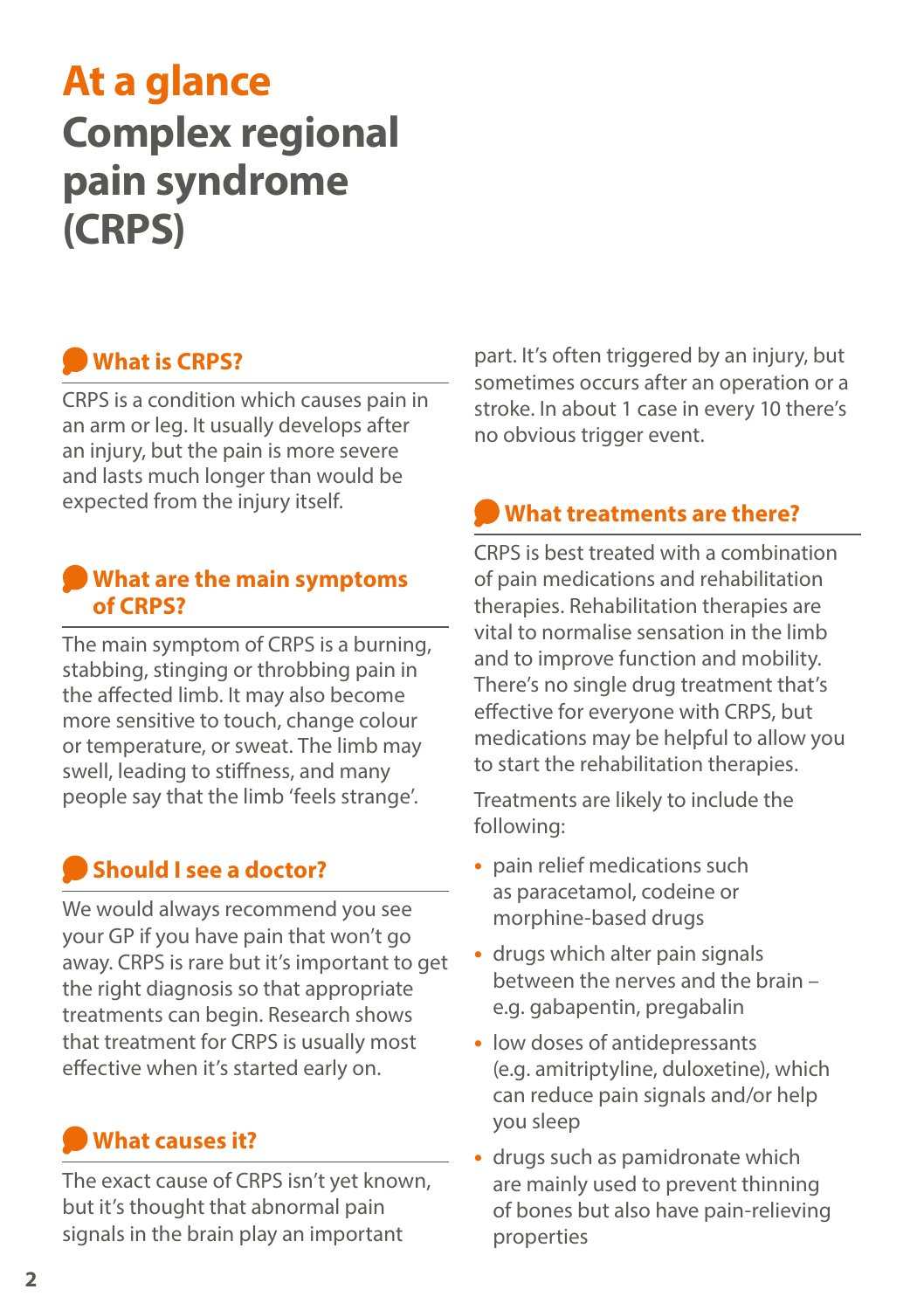Complex regional pain syndrome (CRPS)

- **•** pain relief therapies such as [TENS](#page-15-1)  [\(transcutaneous electrical nerve](#page-15-1)  [stimulation\)](#page-15-1)
- **•** a personalised programme of exercises to improve the function and mobility of the affected limb
- desensitisation techniques to help restore normal sensation in the limb.

Depending on your individual needs, you may also be offered:

**•** psychological therapies which can help with developing coping strategies, stress management techniques and encouraging more positive feelings about the affected limb

- **•** specialised techniques such as mirror therapy which aim to retrain or trick the brain into 'seeing' a normal, pain-free limb
- **•** electrical stimulation of the spinal cord (only available in specialist centres).

## **What is the outlook?**

The outlook for people with CRPS varies a lot and is hard to predict. Most people with CRPS will improve within weeks or months but for some, the symptoms can last longer. Unfortunately, some people will always have some pain even though other symptoms may improve. We do know that rehabilitation therapies are an important part of the treatment and are especially helpful when started early on.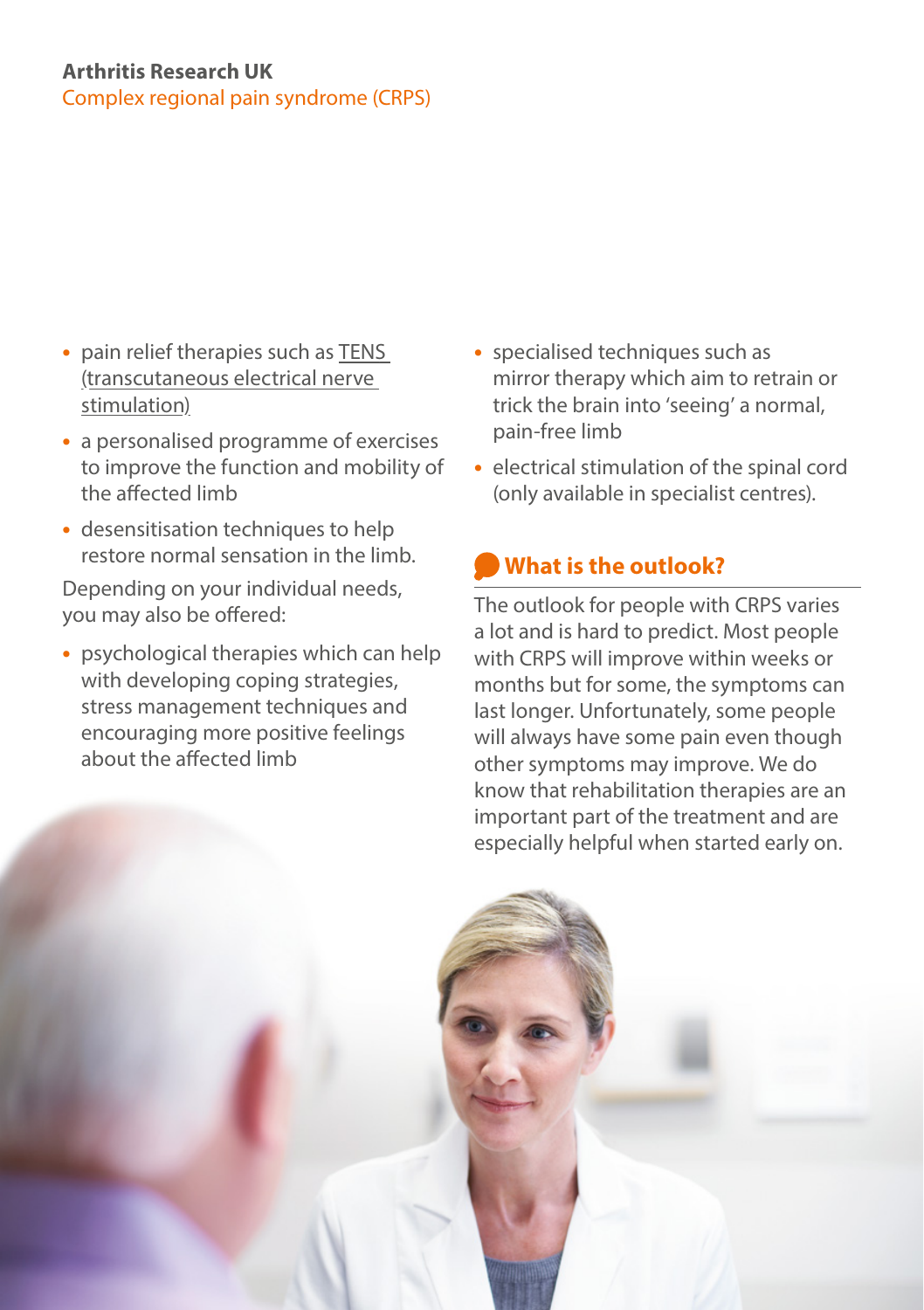## <span id="page-5-0"></span>**What is complex regional pain syndrome (CRPS)?**

Complex regional pain syndrome (CRPS) is a condition that causes severe pain which won't go away. It usually affects just one arm or leg and often follows an earlier injury to the limb. However, the body's reaction to the injury is much stronger than usual and may affect more of the limb than the original injury did.



Doctors sometimes make a distinction between two types of CRPS, though the symptoms and the treatments are usually very similar:

- **• CRPS type 1** follows an injury such as a fracture or sprain but with no nerve damage – sometimes referred to as reflex sympathetic dystrophy (RSD) or Sudeck's syndrome.
- **• CRPS type 2** follows damage to a nerve in the limb – sometimes referred to as causalgia.

Anyone can be affected by CRPS, including children. The parts of the body most commonly affected are the hand and wrist, foot and ankle, or the knee, although the whole limb can be affected.

## <span id="page-5-1"></span>**What are the symptoms of CRPS?**

Pain is the main symptom of CRPS. People often describe the pain as burning, stinging, stabbing or throbbing pain. The affected limb is often extremely sensitive to touch. Even light stroking or the weight of clothing can cause severe pain. The painful area is often swollen (which can lead to stiffness) and, after a time, the muscles in the affected limb may weaken. Movements may be difficult to control, shaky or jerky.

You may notice that the temperature of the affected area changes. Similarly, the skin of the affected area could look more red or blue than normal, and may appear mottled or unusually shiny.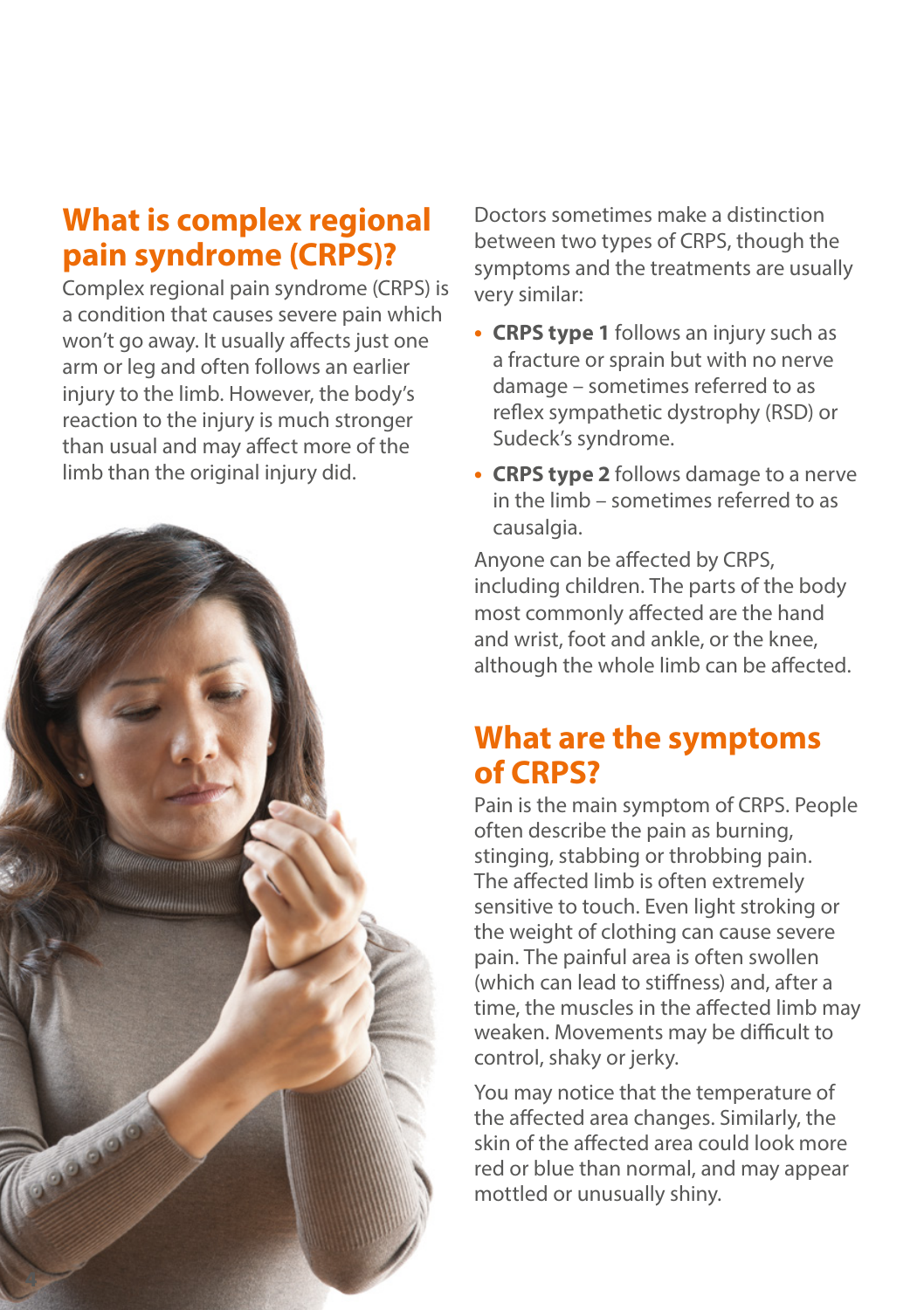Complex regional pain syndrome (CRPS)

These changes often vary a great deal, sometimes during the course of a day. Some people notice stiffness, changes to the hair or nails, or more or less sweating in the affected limb. Many people say that the limb 'feels strange' or that it feels larger or smaller than the normal one.

People with CRPS may become anxious or depressed. This is normal for anyone with long-term (chronic) pain and needs to be recognised and addressed. Some people may have negative feelings about the affected limb.

*C* See Arthritis Research UK booklet *Pain and arthritis.*

## <span id="page-6-0"></span>**What causes CRPS?**

We don't yet know exactly what causes CRPS but a fracture or other injury sometimes seems to act as a trigger. Symptoms of CRPS start within a month of the injury. It's thought that the nerves of the affected limb are much more sensitive than normal and that pain pathways between the affected limb and the brain may change so that pain continues long after the original injury has healed. The pain and other symptoms of CRPS also affect a wider area than the original injury.

More rarely, CRPS can occur after other problems such as a stroke or multiple operations to a limb. In other cases (about 1 in 10) CRPS develops without any obvious trigger factor.

**A holistic approach including pain medication, rehabilitation and psychological therapies is likely to be most effective in treating CRPS, especially when started early.**

## <span id="page-6-1"></span>**What is the outlook?**

It's difficult to predict how CRPS will progress in any one person but early diagnosis and treatment are helpful. Many people find their CRPS settles over a few weeks or months with good rehabilitation therapy. However, if you've had symptoms for more than six months then it's more likely that you'll still have some pain even after treatment. Some people will find that other symptoms may improve even if the pain continues.

CRPS often affects a wider area than any previous injury and it may affect the whole of the limb. Occasionally, people who've had CRPS in one limb may go on to develop it in another, but this is relatively unusual. It's also possible for symptoms to return in people who've had a previous improvement in symptoms.

Even if you have the condition for a long time CRPS will not damage the body's tissues. However, you should try not to alter your posture to adapt to the painful limb as this can sometimes lead to secondary problems in other parts of the body.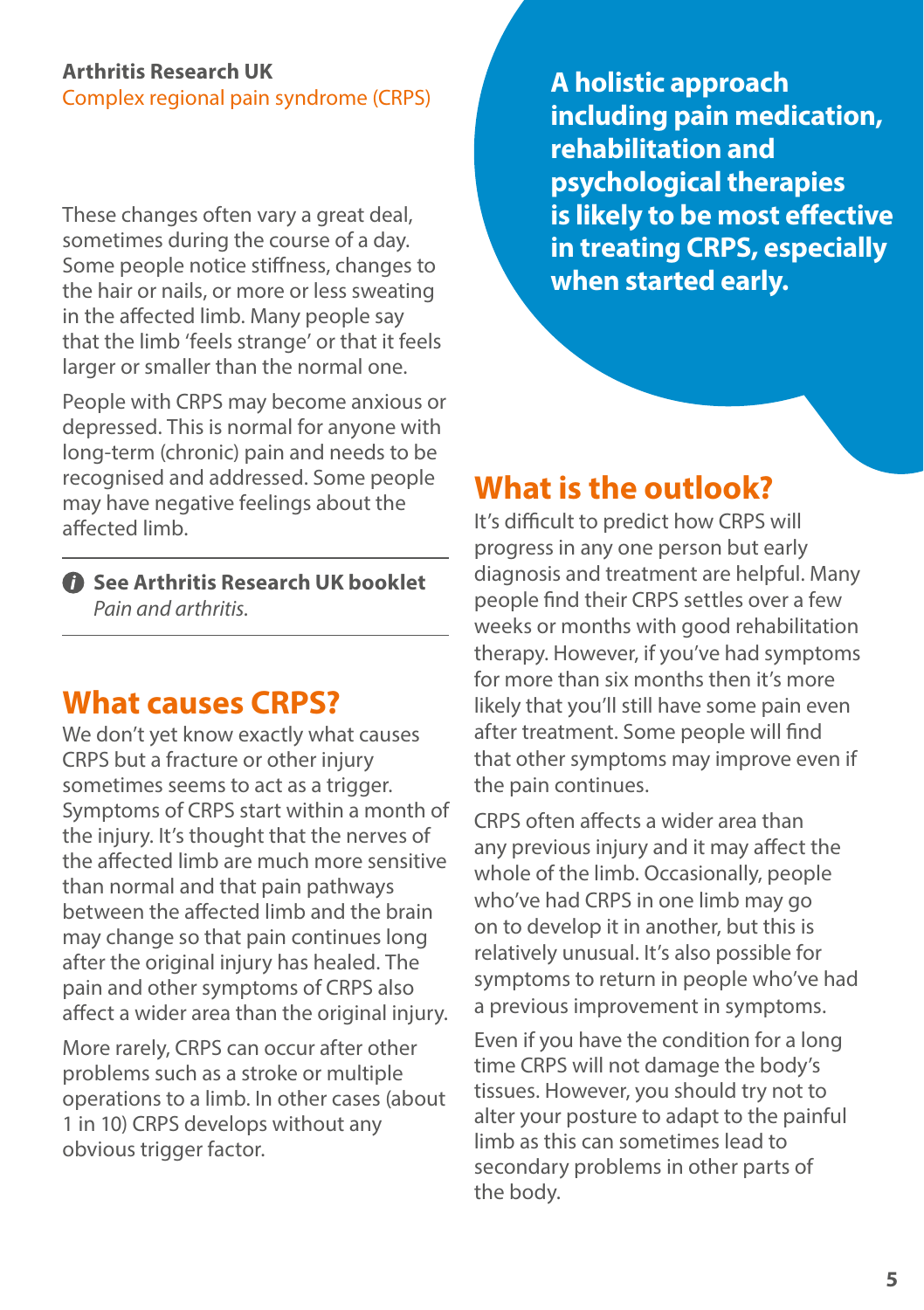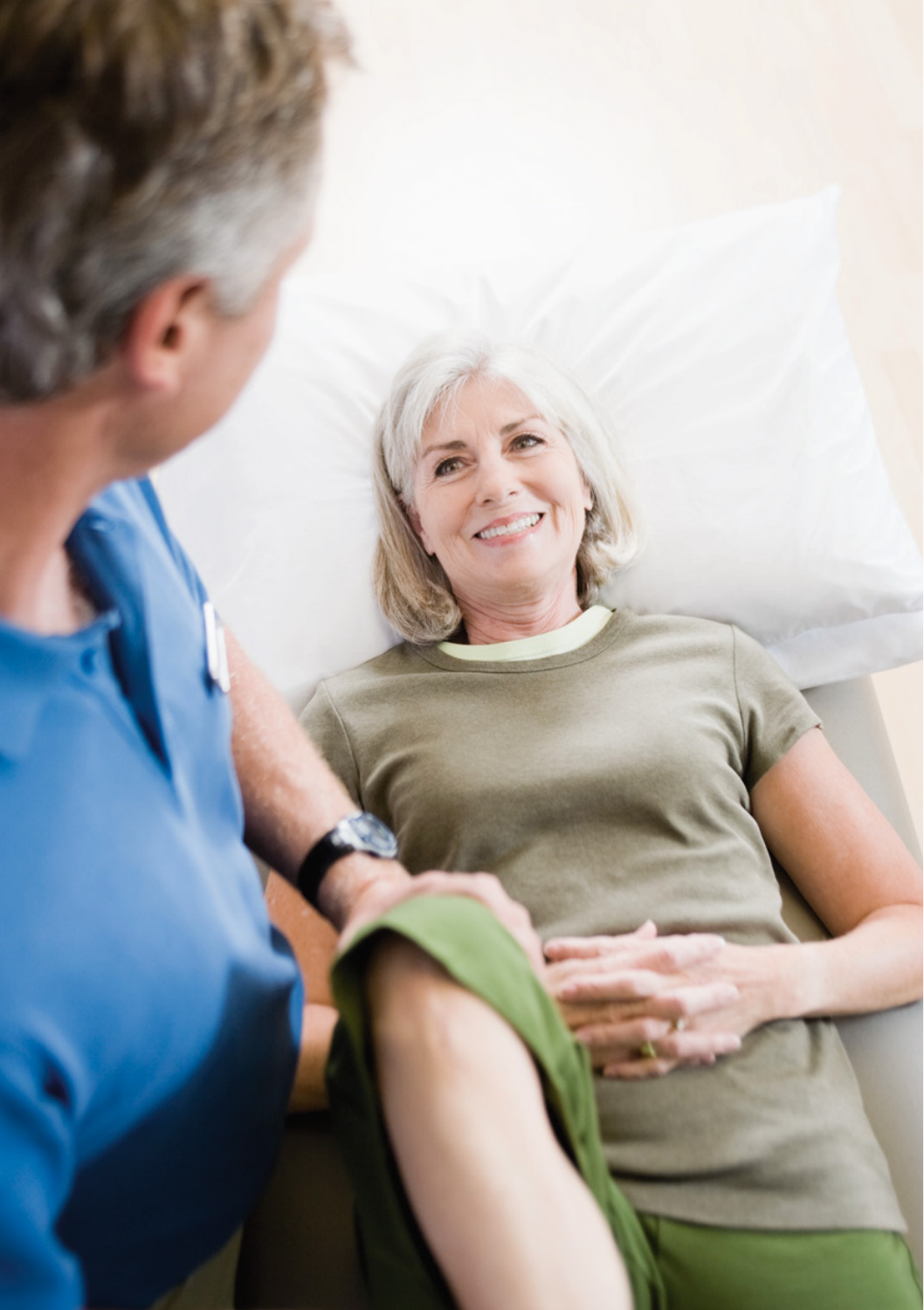## <span id="page-8-0"></span>**How is CRPS diagnosed?**

There's no specific test that will confirm you have CRPS. Doctors mainly base diagnosis on your symptoms and a physical examination, although tests may be helpful – sometimes to rule out other conditions:

- **• An x-ray** or bone scan of the affected limb may show thinning of the bone [\(osteoporosis\)](#page-15-2) or other abnormalities.
- **• Blood tests** may help to rule out infection or autoimmune conditions such as rheumatoid arthritis.
- **• Magnetic resonance imaging (MRI)** scans may help to rule out problems with the bones or other tissues.
- **• Regional anaesthesia** or blocking of the sympathetic nervous system with a local anaesthetic is occasionally used as a diagnostic test. If this block eases the pain, then it's likely that you have CRPS.
- **• Nerve conduction studies** are sometimes used to check for nerve damage.

The International Association for the Study of Pain have set criteria, called the Budapest criteria, to help with diagnosis. These take into account signs and symptoms in each of the following categories:

- **•** unusual sensitivity to touch
- **•** differences in temperature or skin colour between the affected and unaffected limb
- **•** swelling and/or unusual sweating in the affected limb

**•** reduced range of motion or loss of function in the affected limb and/or changes in the skin, hair or nails of the affected limb.

If your GP is in any doubt about the diagnosis you may be referred for a specialist opinion. Once you've been diagnosed with CRPS it's likely that you'll be referred to a specialist pain clinic for treatment – usually at a local hospital.

## **What treatments are there for CRPS?**

There's no single treatment available that will help everybody with CRPS but movement (as far as possible) is probably the most important aim. This will usually be achieved with a combination of physical rehabilitation therapies and pain-relieving medication. You will also be offered advice on managing the condition and may be offered psychological therapies which can help you develop coping strategies.

## <span id="page-8-1"></span>**Rehabilitation therapies**

The most important goal of rehabilitation therapies is to restore or maintain function in the affected limb and to help improve quality of life. They probably won't stop the pain completely but will help you use the limb more normally. They should also help to avoid secondary problems like weakening of the muscles through lack of use.

Most therapies will begin very gently to avoid a flare-up of your symptoms, and you'll probably need pain medication to help lessen the pain so that you can start the therapies. You'll need to build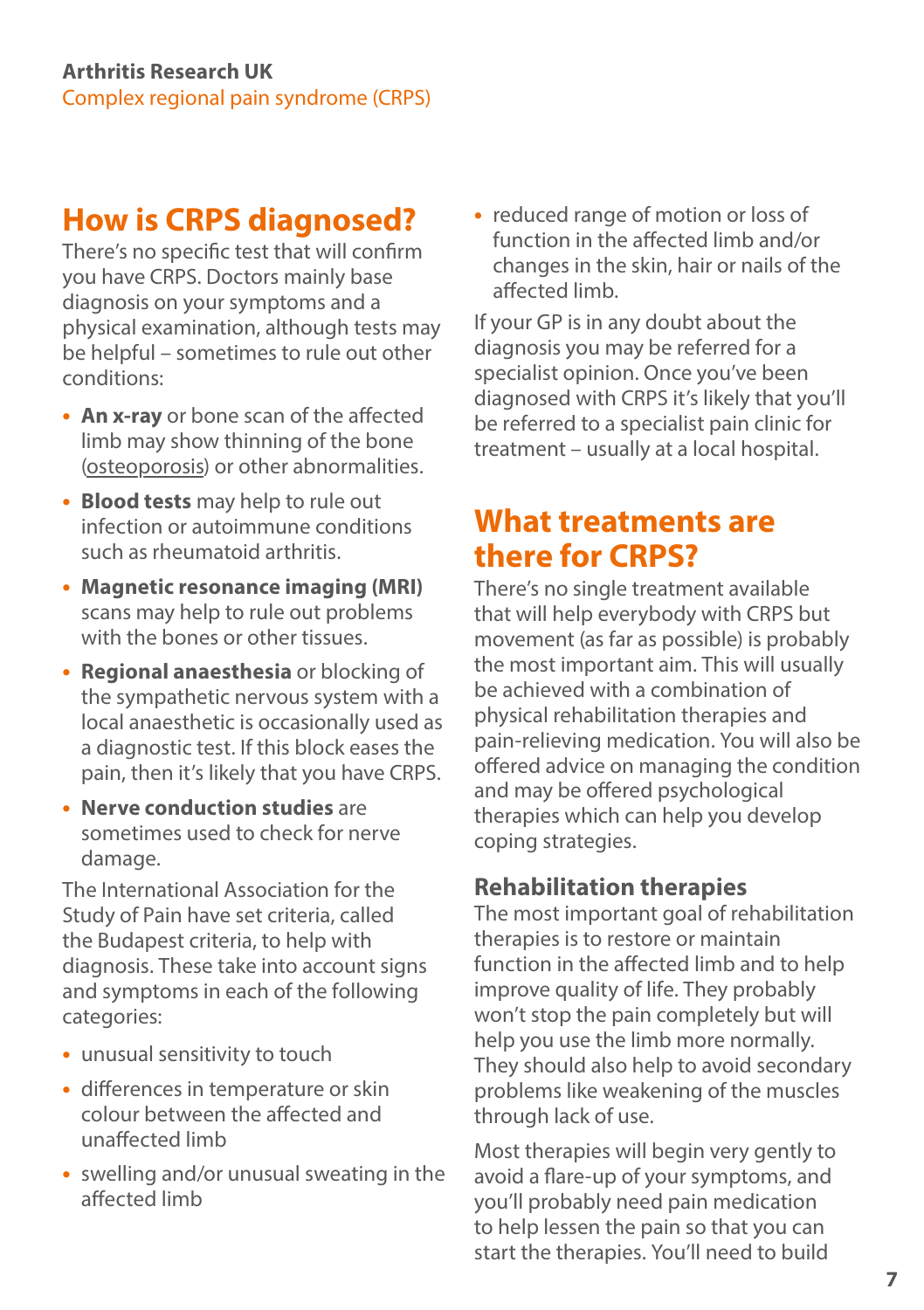up the length of time and intensity of your therapies gradually, even if progress seems slow at times. Rehabilitation will involve elements of physiotherapy and occupational therapy but in some areas you may see the same person for both these strands of your treatment.

**A** Rehabilitation therapies play a very important part in the treatment of CRPS and are most effective when started early.

#### <span id="page-9-0"></span>**Physiotherapy**

Physiotherapy is probably the single most important treatment for CRPS. The aim is to reduce pain and keep the affected limb mobile. This will help prevent stiffness and loss of muscle tone as well as promoting circulation. Exercise can be difficult if you have severe pain so you'll need to work with your physiotherapist to find out which exercises work best for you, when you should stop, and the various techniques you can use to cope if your pain does increase for a time.

Your therapist will also be able to advise on pain-relief therapies such as transcutaneous electrical nerve stimulation (TENS), and they may be able to loan you a TENS machine to try or advise on where you might be able to hire one. [Hydrotherapy](#page-14-3) (exercises performed in warm water) and combinations of mind/body exercises such as t'ai chi may also be useful.

Your therapist may also suggest more specialised therapies such as mirror visual feedback therapy and/or graded motor imagery (GMI). These therapies are becoming more widely used and can be very effective. They aim to 'retrain' the way the brain interacts with the limbs.

Graded image therapy consists of three elements:

- **• Left–right discrimination:** It's thought that in CRPS, the ability of the brain to quickly recognise left and right may be reduced. You will be shown images of different parts of the body and asked to identify whether each is the left or right side. You may also be shown moving images and asked whether the movement is to the left or right. Repeating this exercise regularly improves how quickly and accurately the brain recognises left and right.
- **• Explicit motor imagery:** You will be shown images of a movement or action and asked to imagine how it would feel without actually performing the movement or action.
- **• Mirror visual feedback therapy:** A mirror is placed so that the painful limb is hidden behind it and you see only the normal limb and its reflection. The brain processes visual feedback more readily than other senses, so when you move both limbs in the same way, the brain 'sees' both limbs moving easily and painlessly.
- *O* See Arthritis Research UK booklet *Hydrotherapy and arthritis; Physiotherapy and arthritis.*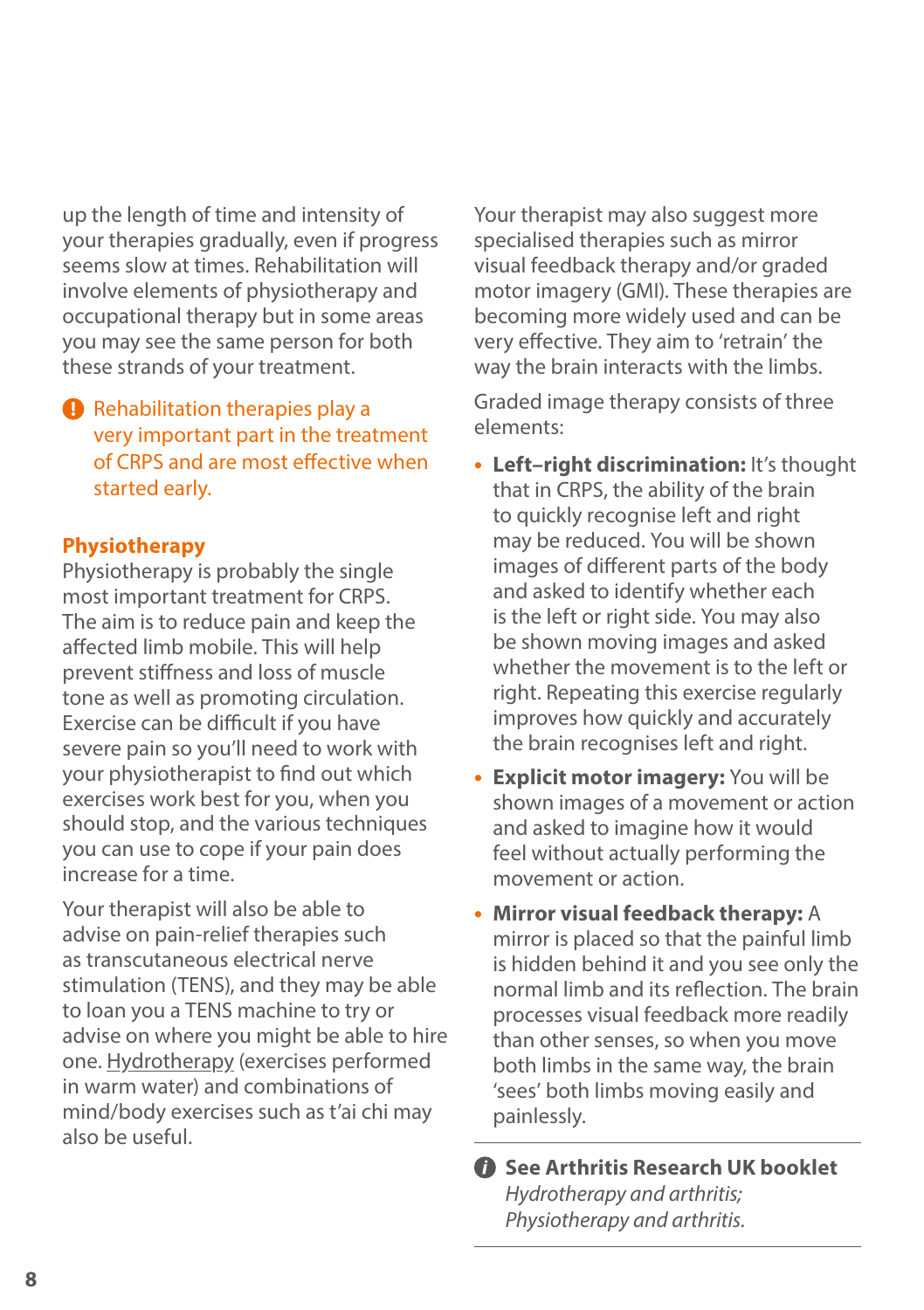Complex regional pain syndrome (CRPS)

#### <span id="page-10-0"></span>**Occupational therapy**

Your therapist can suggest a range of techniques, but practising these on your own whenever you can will increase the benefit:

- **• Desensitisation** This is a technique that aims to normalise touch sensations in the affected limb. It involves touching the skin frequently with differenttextured fabrics and other substances (for example, wool, silk, cotton wool), gradually working towards the painful areas. It's important to focus fully on the sensation of touching the normal limb and to remember that feeling when you touch the affected limb. Getting as relaxed as possible before starting can help you manage these touches. As you practise, you can start to progress from gentle movements like light stroking to firmer stroking, tapping or circular movements.
- **• Relaxation and/or stress management techniques** – These can help in managing pain on a day-today basis.
- **• Body perception awareness** This can be especially helpful if you develop negative feelings about the affected limb. It encourages you to look at, touch and think about the affected limb as often as possible so that the limb begins to feel a normal part of your body again.

You may find some of these techniques uncomfortable or painful while you're doing them and for a while afterwards. If any of these activities cause

intolerable pain then try a different one to begin with.

Try to build some of the activities into your everyday life – for example, by concentrating on the feel of the bed sheets or your clothes against your skin or the feel of water on your skin as you shower. If you can, try different water temperatures (cool, warm, hot) and different textures (soft flannel, sponge, 'scrunchy') as you wash.

**Combined See Arthritis Research UK booklet** *Occupational therapy and arthritis.*

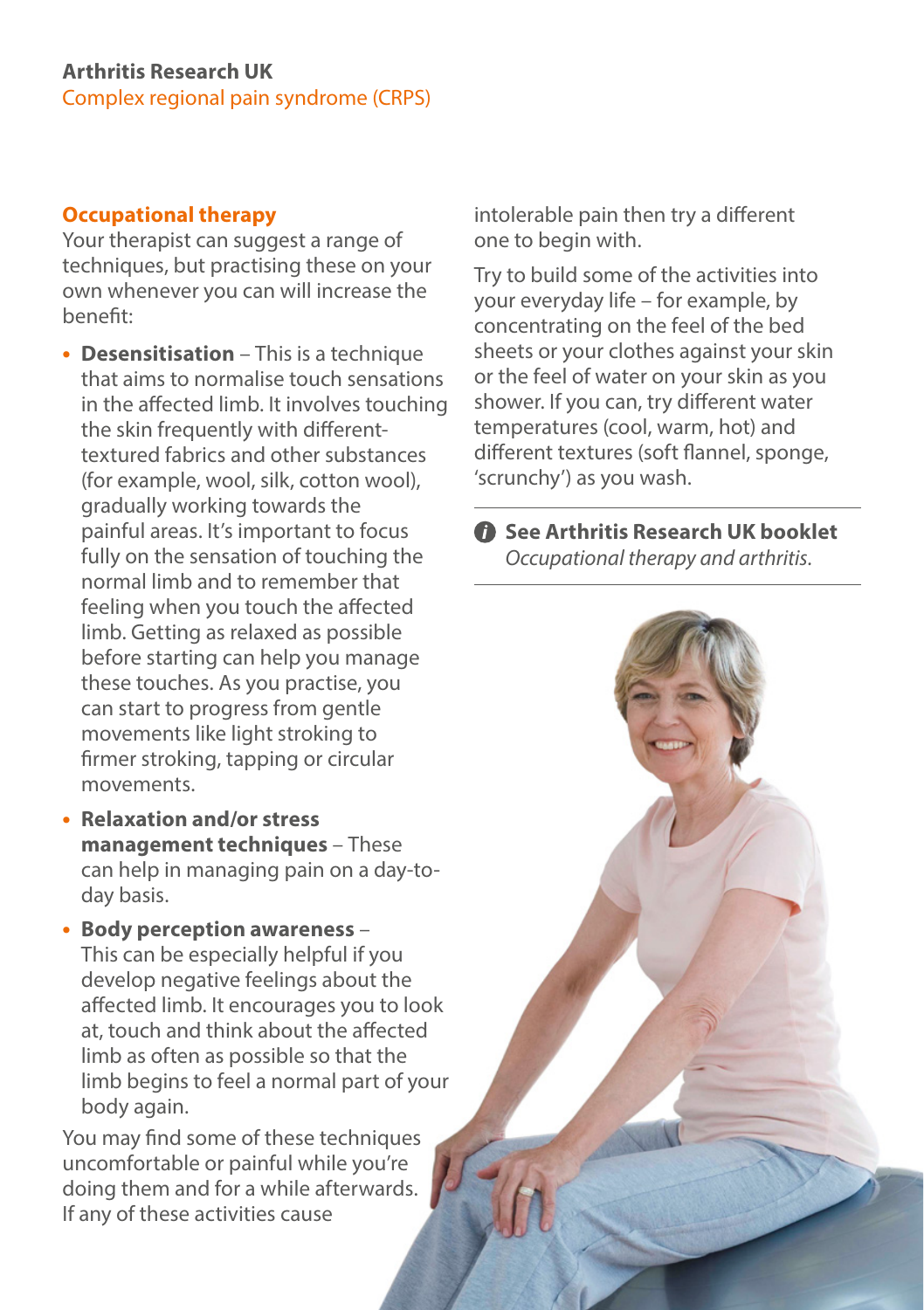**Your therapists can teach you a range of techniques to improve mobility, function and sensation in the affected limb.**

> **To get the best from these therapies you should try to practise them as often as possible, building them into your everyday life.**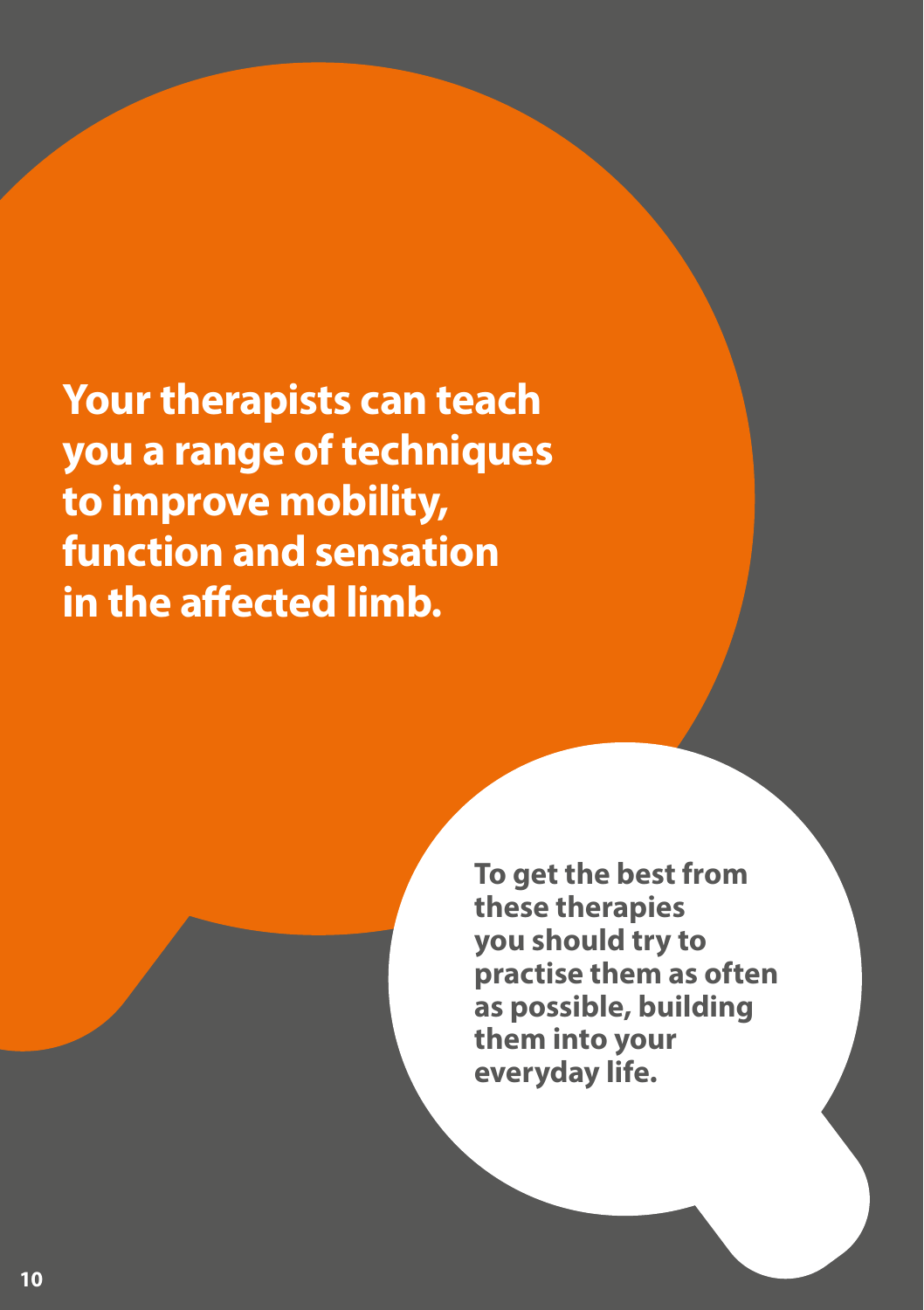Complex regional pain syndrome (CRPS)

#### <span id="page-12-0"></span>**Psychology, education and coping techniques**

We know that CRPS isn't 'all in the mind' but long-term severe pain is very likely to affect your mood and can sometimes lead to depression. A psychologist can help you develop coping strategies to help you manage this. This may include stress management and relaxation exercises, [cognitive behavioural therapies \(CBT\),](#page-14-4) acceptance and learning to ask for support.

## <span id="page-12-1"></span>**Drug treatments**

No drugs are specifically licensed in the UK to treat CRPS and no single drug treatment works for everyone with CRPS. However, pain medications can be useful in reducing pain to a level that enables you to begin rehabilitation therapies.

- **•** Anticonvulsants such as gabapentin and pregabalin can help with the symptoms of CRPS by reducing pain signals from the nerves to the brain.
- **•** Pain medications (analgesics) such as paracetamol, tramadol and codeine may play a part in controlling moderate pain – your doctor will advise on the best options for you.
- **•** Pamidronate, a drug used to prevent thinning of the bones, may also provide relief from pain, although the reasons for this aren't fully understood. It's usually given as a one-off infusion into a vein if you've had CRPS for less than six months.
- **•** Tricyclic antidepressants such as amitriptyline, given in low doses, can

also reduce pain signals to the brain and may be helpful if you have trouble sleeping because of pain.

- **•** Other antidepressants, such as duloxetine, also have pain-relieving properties.
- **•** Some pain physicians may suggest steroids (prednisolone).
- **•** Patches filled with lidocaine (a local anaesthetic) may also be used.
- **•** Blocking of the sympathetic nervous system can be carried out using injections of a local anaesthetic – this will be given by an anaesthetist with expertise in pain management.

**f** See Arthritis Research UK drug **leaflets** *Amitriptyline; Painkillers.*

## <span id="page-12-2"></span>**Other treatments**

#### **Pain management programmes**

These are offered in specialist pain centres or clinics, usually on an outpatient basis, though some centres may offer residential programmes. The programmes are groupbased and may last for a few days or a few weeks. There will often be people on the programme with other painful conditions besides CRPS. These programmes draw on the skills of a wide range of professionals, including physiotherapists, occupational therapists, pain specialists, social workers and employment advisors, and aim to improve your quality of life.

A pain management programme can help to lessen the impact of long-term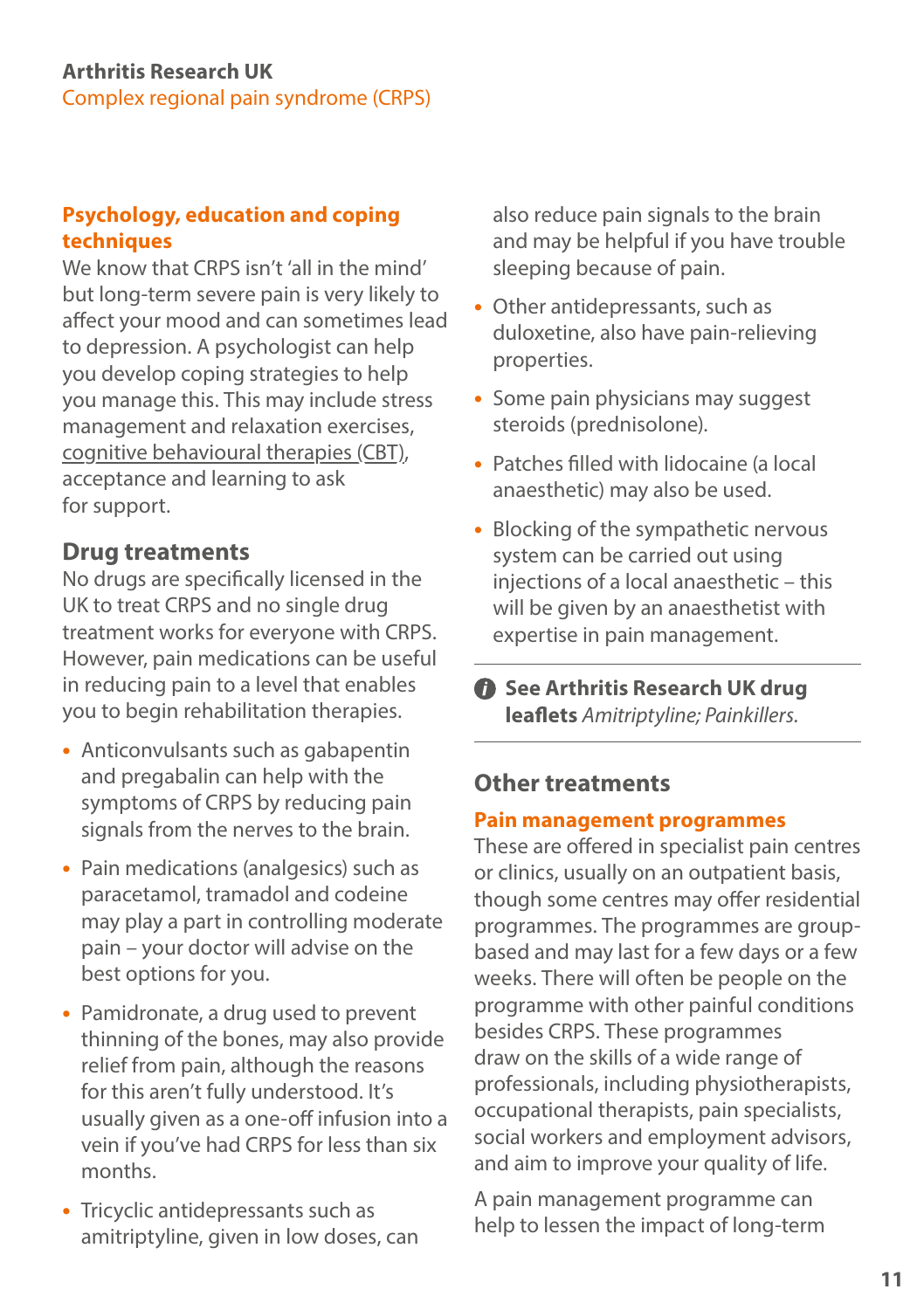pain, but it isn't designed to take the pain away. Group sessions are often led by psychologists who can offer therapies such as cognitive behavioural therapies (CBT) to help you develop new skills to cope with the pain and the anxiety that it can cause. These skills can often help people through difficult times in their rehabilitation programme.

#### **Spinal cord stimulation**

In spinal cord stimulation (SCS), a fine wire is implanted in the epidural space close to the nerves in your back. This is connected to an external hand-held control unit that allows you to control the stimulation. This is usually done for a trial period and if it helps then a battery unit can be implanted in your buttock or tummy. The wire and battery can be removed later on if you no longer need SCS. This treatment is only available in specialist centres for people who haven't benefited from other treatments.

## <span id="page-13-0"></span>**Self-help and daily living**

## <span id="page-13-1"></span>**Exercise**

Regular exercise is important for your general health. Your instinct may be to avoid exercise if you're in pain, but you should still try to do a little each day in addition to the specific exercises you've been shown for your painful limb. Walking and swimming are good lowimpact exercises that will help keep you fit and healthy, maintaining strength and function in the affected limb without putting too much strain on it. Your

physiotherapist will be able to advise you on the best exercise approach.

*C* See Arthritis Research UK booklet *Keep moving.*

## <span id="page-13-2"></span>**Diet**

Although there's no direct link between your diet and CRPS, keeping to a sensible weight and eating a healthy, balanced diet is important for your overall wellbeing. There's some evidence that high doses of vitamin C may reduce the risk of developing CRPS following an operation, and it's been suggested that vitamin C may be helpful in the early stages of CRPS.

*C* See Arthritis Research UK booklet *Diet and arthritis.*

## <span id="page-13-3"></span>**Work**

Most people with CRPS are able to continue in their jobs, although you may need to make some alterations to your working environments, especially if you have a physically demanding job. Speak to your employer's occupational health service if they have one, or your local Jobcentre Plus can put you in touch with disability employment advisors who can arrange work assessments. They can advise you on changing the way you work and on equipment that may help you to do your job more easily. If necessary, they can also help with retraining for more suitable work.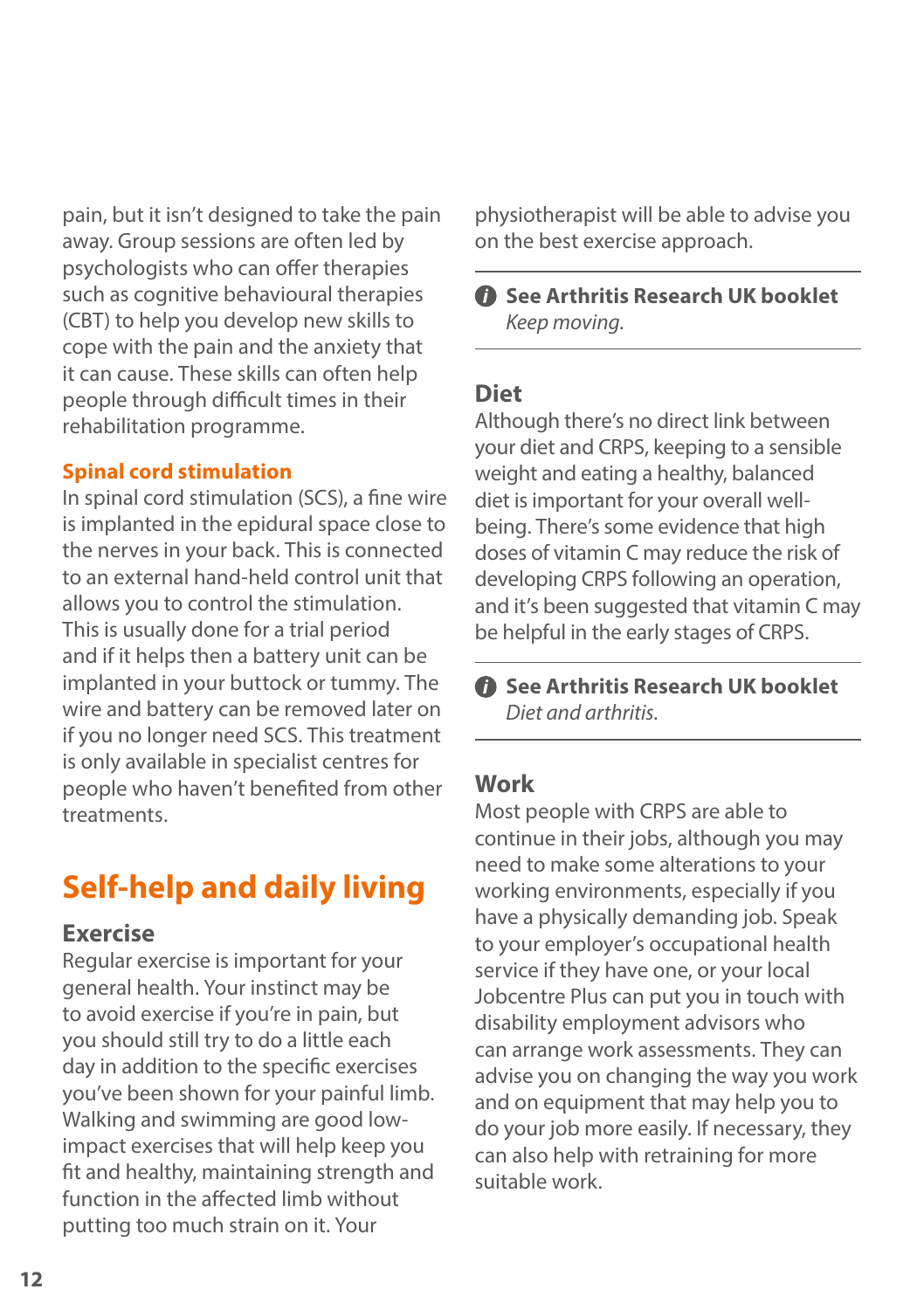**See Arthritis Research UK booklet**  *Work and arthritis.*

## <span id="page-14-0"></span>**Dealing with stress**

Living with a long-term condition like CRPS can lower your morale and may affect your sleep. It's important to tackle problems like these as they could lead to depression and will certainly make the CRPS more difficult to cope with. It often helps to talk about negative feelings, so it could be useful to speak to your healthcare team, or your family and friends. Support groups are also available – your doctor may be able to tell you about organisations in your area.

**Compared See Arthritis Research UK booklets and guide** *Fatigue and arthritis; Pain and arthritis.*

## <span id="page-14-1"></span>**Research and new developments**

Trials of new medication have included studies looking at strong anaesthetic agents such as ketamine, and medications to block inflammation such as anti-TNF and intravenous immunoglobulins. These have so far only been used on very small numbers of patients and with variable results, so at present they're not recommended for general use.

## <span id="page-14-2"></span>**Glossary**

**Anaesthetic** – a substance that stops you feeling pain. A local anaesthetic only affects the area it's applied to.

**Anaesthetist** – a medically trained doctor, some of whom specialise in aspects of pain management including nerve blocks and placing spinal cord stimulators.

<span id="page-14-4"></span>**Cognitive behavioural therapies (CBT)**

– a number of psychological therapies based on the assumption that most of a person's thought patterns and emotional or behavioural reactions are learned and can therefore be changed. The therapies aim to help people resolve difficulties by learning more positive thought processes and reactions.

<span id="page-14-3"></span>**Hydrotherapy** – exercises that take place in water (usually a warm, shallow swimming pool or a special hydrotherapy bath) which can improve mobility, help relieve discomfort and promote recovery from injury.

**Inflammation** – a normal reaction to injury or infection of living tissues. The flow of blood increases, resulting in heat and redness in the affected tissues, and fluid and cells leak into the tissue, causing swelling.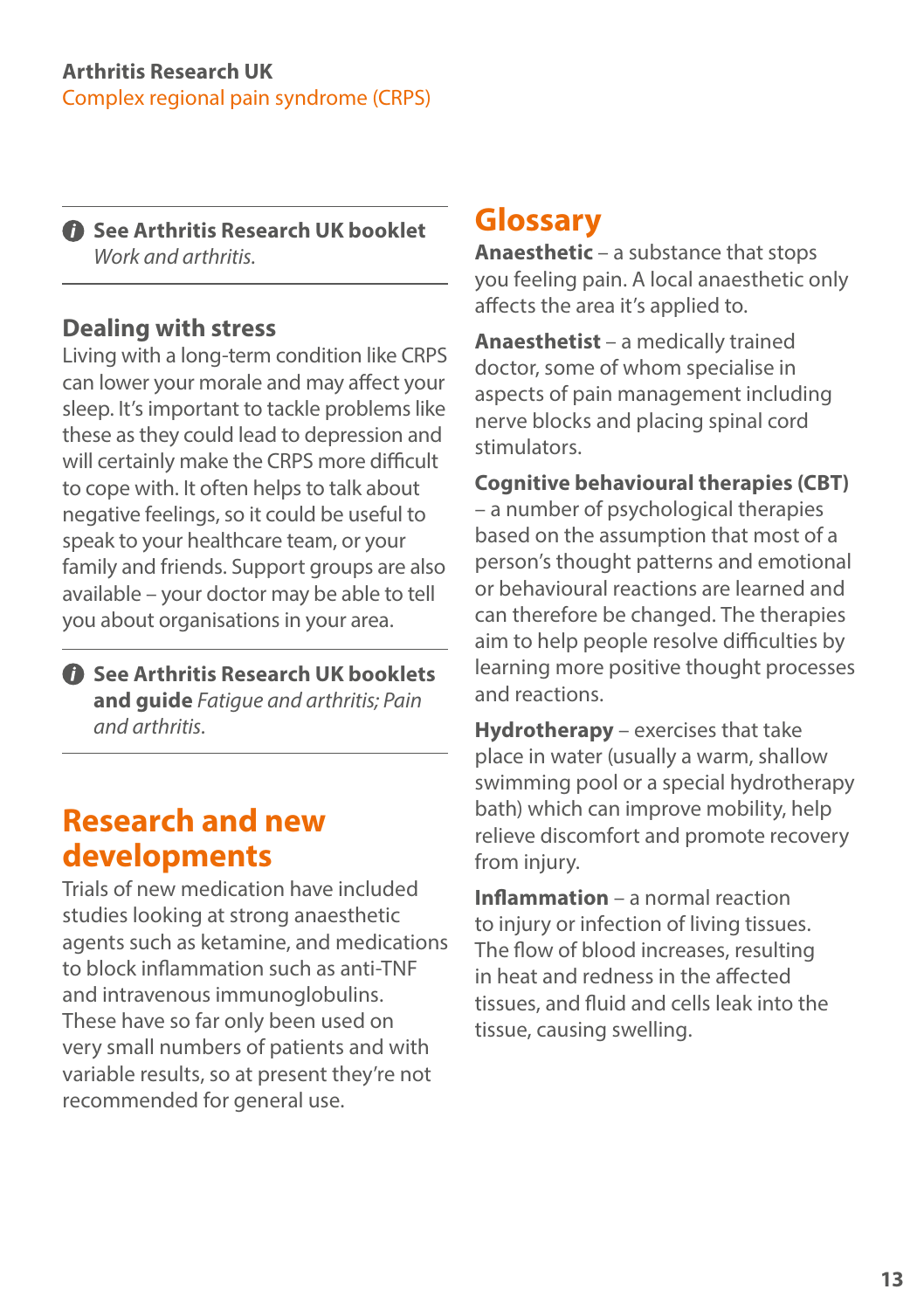**Magnetic resonance imaging (MRI)** 

**scan** – a scan that uses high-frequency radio waves in a strong magnetic field to build up pictures of the soft-tissue structures and bones. It works by detecting water molecules in the body's tissue that give out a characteristic signal in the magnetic field.

**Occupational therapy** – a therapy which uses a range of strategies and specialist equipment to help people get on with their daily activities through practical advice on aids, appliances or changing the way you do things.

<span id="page-15-2"></span>**Osteoporosis** – a condition where bones become less dense and more fragile, which means they may break or fracture more easily.

**Physiotherapy** – a therapy given by a trained specialist that helps to keep your joints and muscles moving, helps ease pain and keeps you mobile.

**Sympathetic nervous system** – part of the nervous system that controls many of the involuntary actions of the body's glands and organs.

**T'ai chi** – a Chinese martial art that involves a slow sequence of movements and aims to improve balance and strength.

<span id="page-15-1"></span>**Transcutaneous electrical nerve stimulation (TENS)** – a small batterydriven machine which can help to relieve pain. Small pads are applied over the painful area and low-voltage electrical stimulation produces a pleasant tingling sensation, which relieves pain by interfering with pain signals to the brain.

## <span id="page-15-0"></span>**Where can I find out more?**

If you've found this information useful you might be interested in these other titles from our range:

#### **Therapies**

- **•** *Hydrotherapy and arthritis*
- **•** *Occupational therapy and arthritis*
- **•** *Physiotherapy and arthritis*

## **Self-help and daily living**

- **•** *Diet and arthritis*
- **•** *Fatigue and arthritis*
- **•** *Keep moving*
- **•** *Pain and arthritis*
- **•** *Work and arthritis*

## **Drug leaflets**

- **•** *Amitriptyline*
- **•** *Painkillers*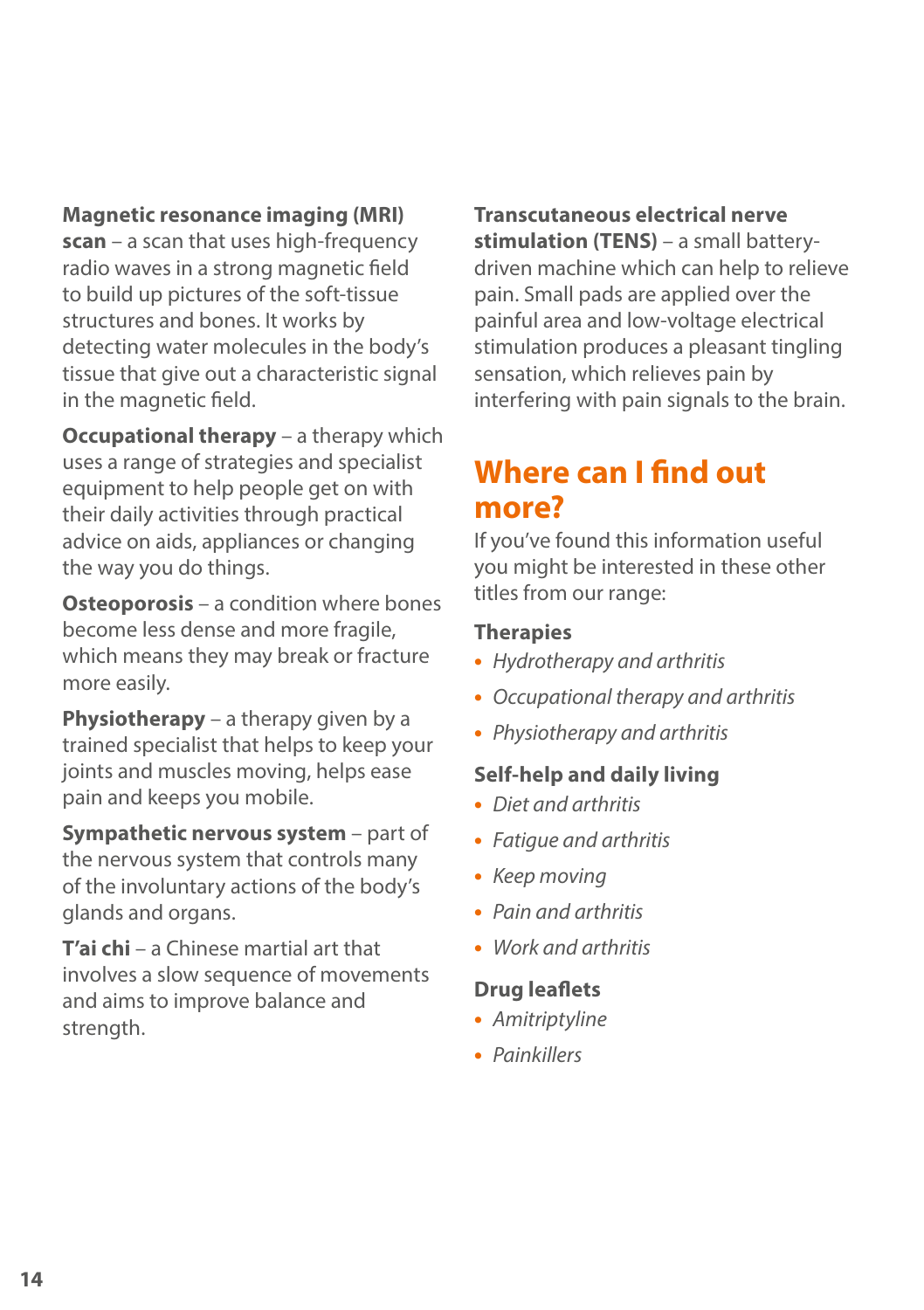Complex regional pain syndrome (CRPS)

You can download all of our booklets and leaflets from our website or order them by contacting:

#### **Arthritis Research UK**

Copeman House St Mary's Court St Mary's Gate, Chesterfield Derbyshire S41 7TD Phone: 0300 790 0400 <www.arthritisresearchuk.org>

## **Related organisations**

The following organisations may be able to provide additional advice and information:

## **Arthritis Care**

Floor 4, Linen Court 10 East Road London N1 6AD Phone: 0207 380 6500 Helpline: 0808 800 4050 Email: [info@arthritiscare.org.uk](mailto:info@arthritiscare.org.uk)

## **Action on Pain**

PO Box 134, Shipdham Norfolk IP25 7XA Phone: 01362 820 750 Helpline: 0845 603 1593 Email: [aopisat@btinternet.com](mailto:aopisat@btinternet.com) <www.action-on-pain.co.uk>

## **British Pain Society**

Third Floor, Churchill House 35 Red Lion Square London WC1R 4SG Phone: 0207 269 7840 Email: [info@britishpainsociety.org](mailto:info@britishpainsociety.org) <www.britishpainsociety.org>

## **Complex Regional Pain Syndrome UK Network**

<www.crpsnetworkuk.org>

#### **Disabled Living Foundation**

380–384 Harrow Road London W9 2HU Phone: 0207 289 6111 Helpline: 0845 130 9177 Email: [info@dlf.org.uk](mailto:info@dlf.org.uk) <www.dlf.org.uk>

Links to third-party sites and resources are provided for your general information only. We have no control over the contents of those sites or resources and we give no warranty about their accuracy or suitability. You should always consult with your GP or other medical professional.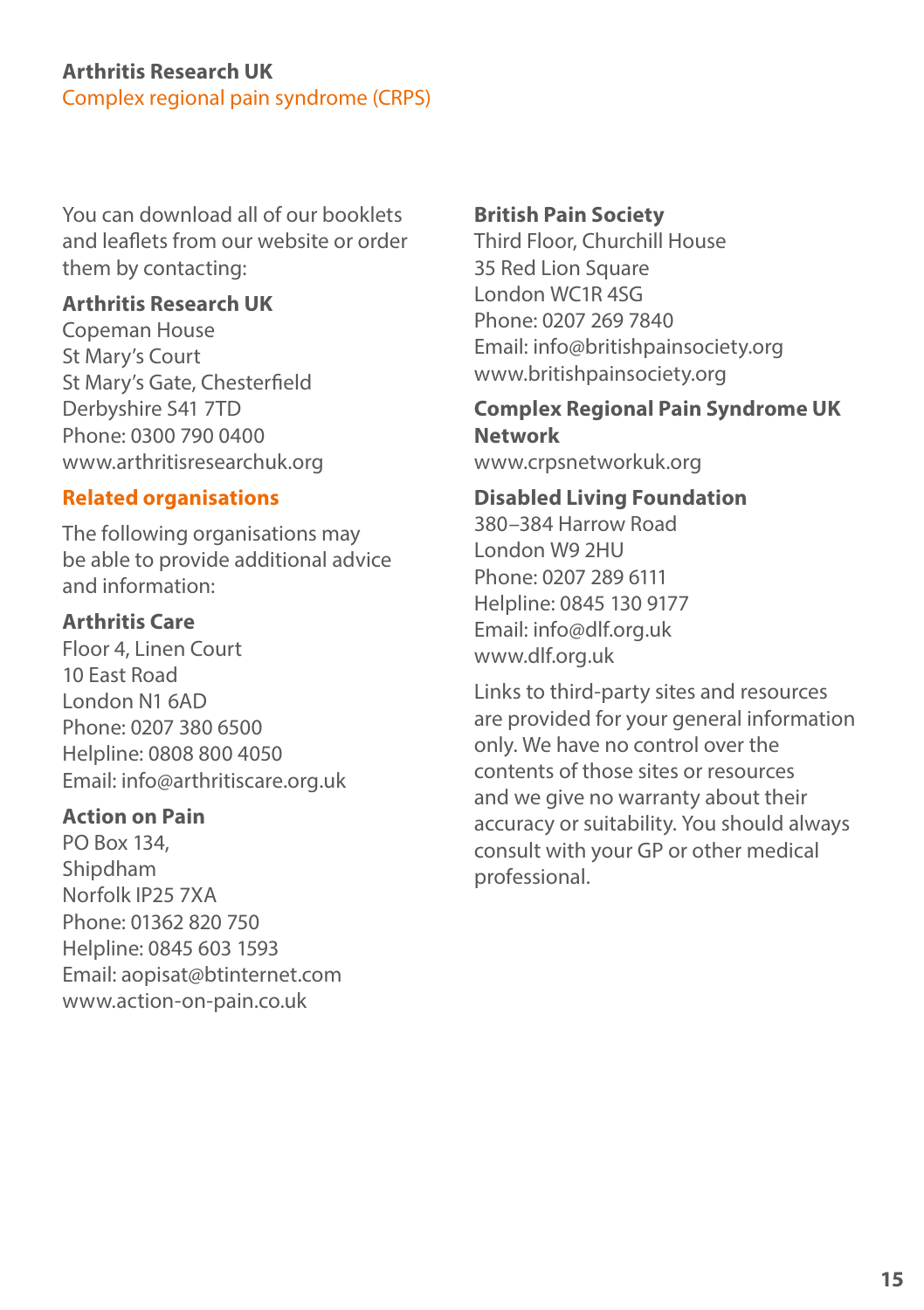

## **We're here to help**

Arthritis Research UK is the charity leading the fight against arthritis.

We fund scientific and medical research into all types of arthritis and musculoskeletal conditions.

We're working to take the pain away for sufferers with all forms of arthritis and helping people to remain active. We'll do this by funding high-quality research, providing information and campaigning.

Everything we do is underpinned by research.

We publish over 60 information booklets which help people affected by arthritis to understand more about the condition, its treatment, therapies and how to help themselves.

We also produce a range of separate leaflets on many of the drugs used for arthritis and related conditions. We recommend that you read the relevant leaflet for more detailed information about your medication.

Please let us know if you'd like to receive an email alert for our quarterly online magazine, *Arthritis Today*, which keeps you up to date with current research and education news, highlighting key projects that we're funding and giving

insight into the latest treatment and selfhelp available.

We often feature case studies and have regular columns for questions and answers, as well as readers' hints and tips for managing arthritis.

## **Tell us what you think**

Please send your views to: **[bookletfeedback@](mailto:bookletfeedback@arthritisresearchuk.org) [arthritisresearchuk.org](mailto:bookletfeedback@arthritisresearchuk.org)** or write to us at: Arthritis Research UK, Copeman House, St Mary's Court, St Mary's Gate, Chesterfield, Derbyshire S41 7TD

A team of people contributed to this booklet. The original text was written by Dr Rachel Gorodkin, who has expertise in the subject. It was assessed at draft stage by consultant in pain management Dr Dominic Hegarty, consultant rheumatologists Dr Nicholas Shenker and Dr Dipak Roy, lecturer in physiotherapy Joe McVeigh and hand therapy practitioners Jo Ellis and Ellen Bramall. An **Arthritis Research UK** editor revised the text to make it easy to read, and a non-medical panel, including interested societies, checked it for understanding. An **Arthritis Research UK** medical advisor, Dr Mark Lillicrap, is responsible for the content overall.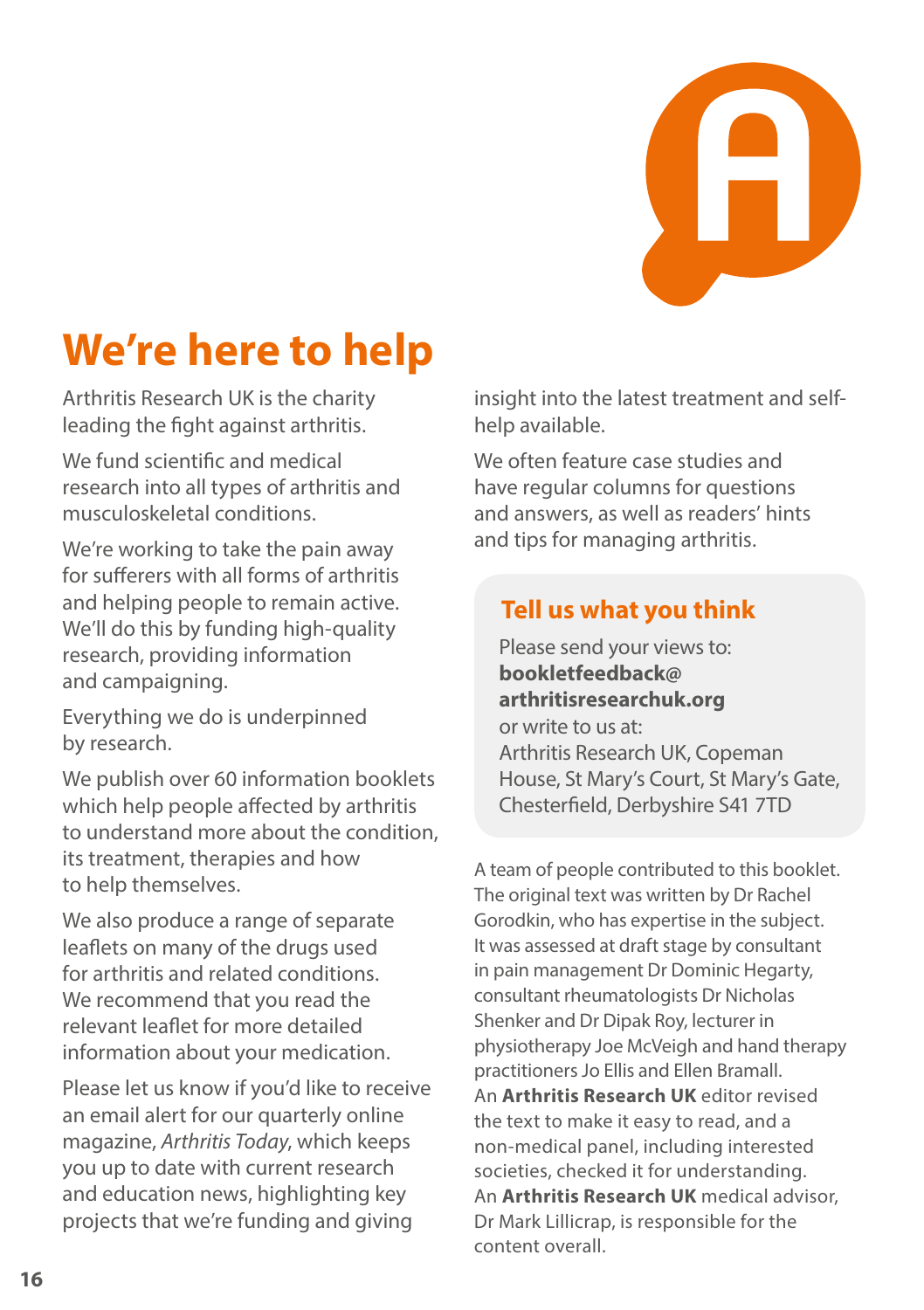# **Orthritis<br>Research UK**

## **Get involved**

**You can help to take the pain away from millions of people in the UK by:**

- **•** volunteering
- **•** supporting our campaigns
- **•** taking part in a fundraising event
- **•** making a donation
- **•** asking your company to support us
- **•** buying products from our online and high-street shops.

To get more **actively involved,** please call us on **0300 790 0400**, email us at **[enquiries@arthritisresearchuk.org](mailto:enquiries@arthritisresearchuk.org)** or go to

**<www.arthritisresearchuk.org>**